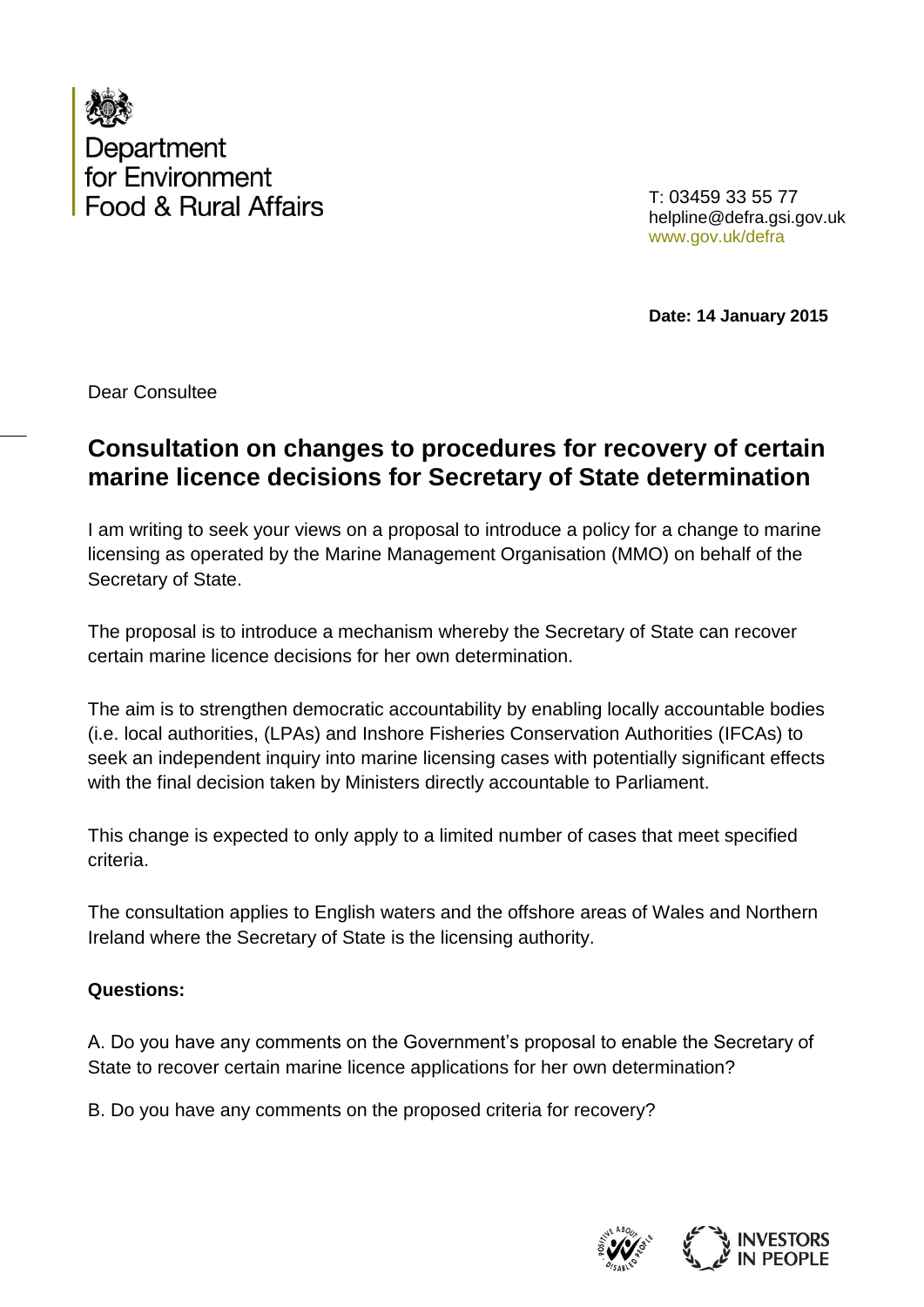C. Do you have any comments on the estimates of costs and benefits alongside related data and assumptions; and particularly information on type, size and value of projects potentially affected by this proposal, if any?

The following documents relating to this Consultation may be found on the .GOV.UK website: [insert link]

- A copy of this letter
- The Consultation document
- A list of consultees

If you wish to obtain a hard copy of this consultation, please write or email using the addresses below, or you can contact us on the telephone number above.

## **Responses:**

Please either email your response to:

[Marinelicensing.consultation@defra.gsi.gov.uk](mailto:Marinelicensing.consultation@defra.gsi.gov.uk)

Or send it to the following address:

The Department for Environment, Food and Rural Affairs Area 8B 9 Millbank c/o Nobel House 17 Smith Square London SW1P 3JR.

Responses should be received no later than 25 February 2015.

If you do not want your response- including your name, contact details and any other personal information – to be publicly available, please say so clearly in writing when you send your response. Please note, if your computer automatically includes a confidentiality disclaimer, that won't count as a confidentiality request.

Please explain why you need to keep details confidential. We will take your reasons into account if someone asks for this information under freedom of information legislation. But, because of the law, we cannot promise that we will always be able to keep those details confidential.

We will summarise all responses and place this summary on our website at: [https://www.gov.uk/government/policies/protecting-and-sustainably-using-the-marine](https://www.gov.uk/government/policies/protecting-and-sustainably-using-the-marine-environment)[environment.](https://www.gov.uk/government/policies/protecting-and-sustainably-using-the-marine-environment)